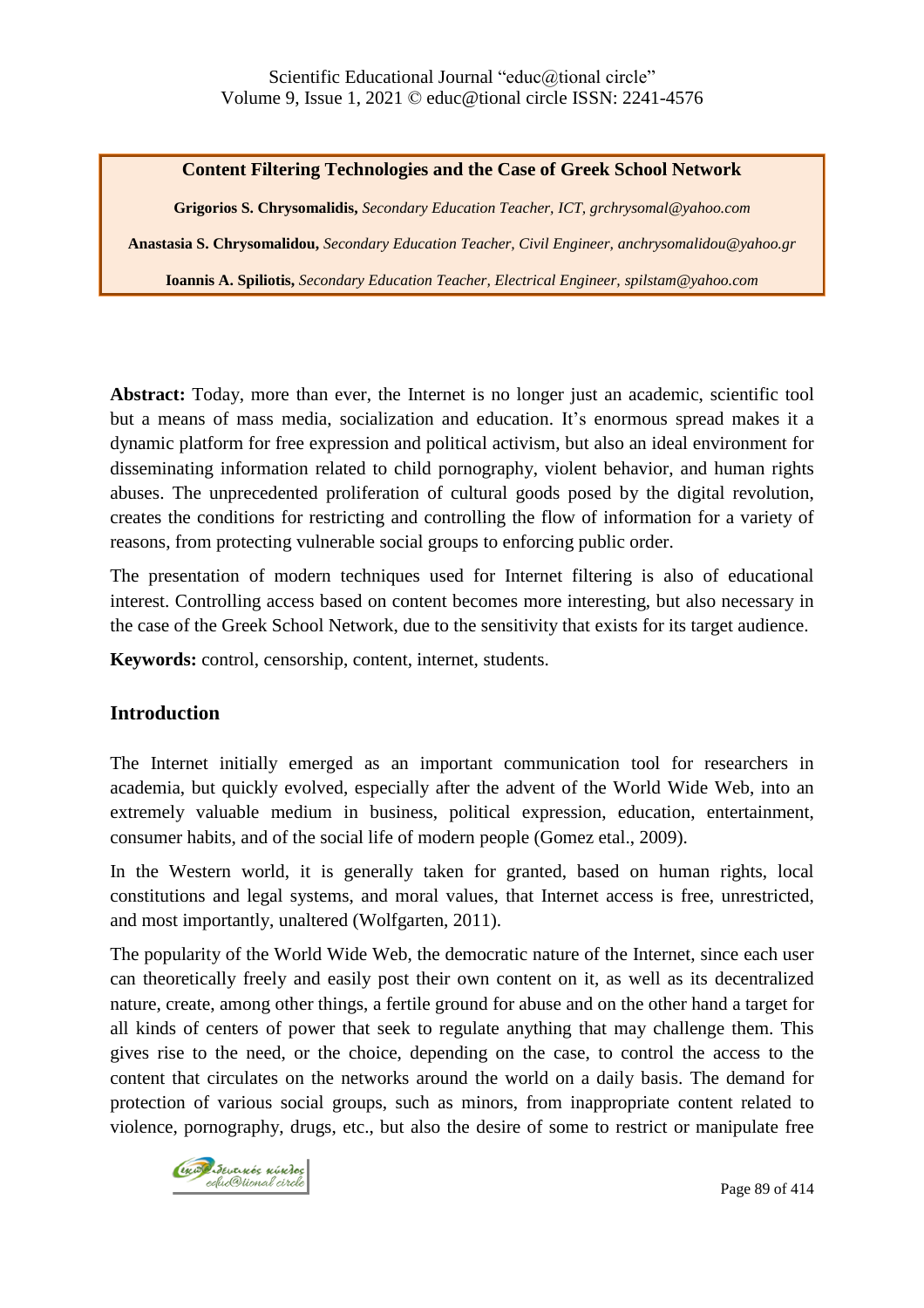expression, are the two contradictory but at the same time complementary components that contributed to the creation of an entire field of communication technology related to content filtering.

Many techniques have been proposed and implemented to protect or suppress or simply control Internet users. The study of these technologies is always a challenge, due its continuous evolution caused by the extremely dynamic form of the Internet. In a study of content control technologies, it is important always to include the legal ethical and social parameters and implications of their application.

# **1. Definition of Content-Based Access Control**

Content control on the Internet (otherwise filtering) is not a new activity; it is something that has been applied for years. However, the term covers a wide range of policies, infrastructures, software and services. Not all types of Internet blocking are equally effective, legally equivalent, and even more one control system cannot easily be used on all types of content (Tett, 2011).

The primary objective of the control is to ensure that blocked content is not retrieved from the end-user's computer, with the help of a software or hardware product that examines all online communications and determines whether or not to block the display of specific material. For example, an email may be blocked because it is suspected of being spam, a website may be blocked because it is suspected of containing malware, or a peer-to-peer network connection may be interrupted because it is suspected of sharing child pornography content (Callanan etal ., 2009).

This is essentially a type of Internet censorship. The term censorship describes the restriction of ideas, documents, letters, photographs, films, or any other type of information and human expression. The word comes from ancient Rome, where two judges, called censors, were responsible for safeguarding public morality (Gritzalis & Mitrou, 2008).

Internet filtering started about two decades ago by blocking spam, mainly among other reasons, to prevent network congestion. It is true that after so many years spam control has not been fully achieved (Callanan et al., 2009).

# **1.1 Content Categories to Exclude**

The first criterion that can be observed to differentiate between content exclusion approaches is the goal of the control mechanism. There are generally four different points to focus on (Callanan etal., 2009):

- Service-based approach, e.g. Email.
- Content-based approach, e.g. hate speech, child pornography, gambling.

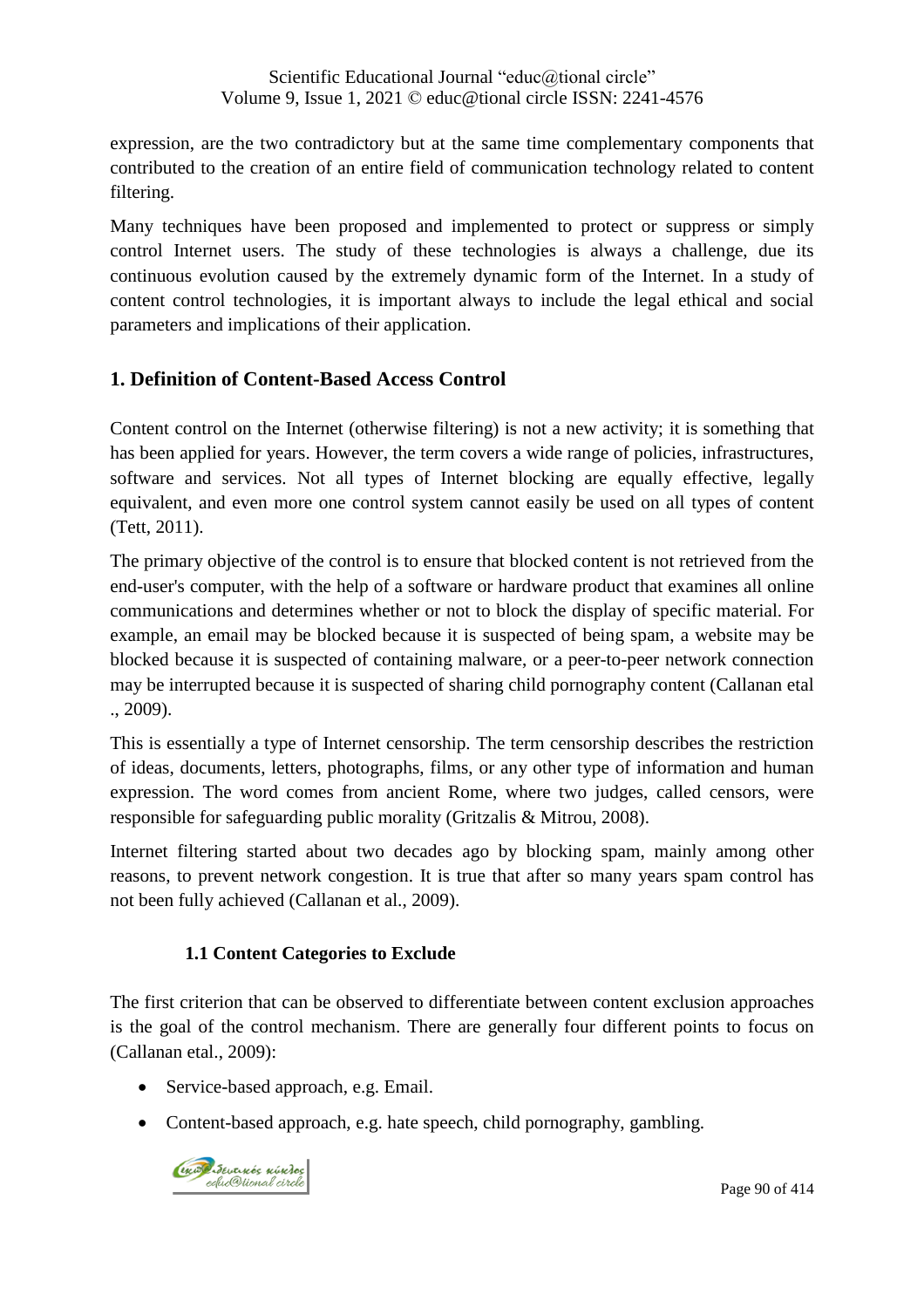- User-based approach, e.g. users who illegally retrieve copyrighted material or send spam.
- Search engine based approach, e.g. block search results for illegal sites.

Content that is although, among other things, the subject of Internet filtering is (Callanan etal., 2009):

- Spam.
- Erotic and pornographic material. What is usually sought is to prevent minors from accessing content that is considered harmful.
- Child pornography. It is universally condemned and related offenses are internationally recognized as criminal offenses.
- Controversial political issues, issues of hatred, xenophobia. Some countries criminalize the publication of issues of racial hatred, violence and xenophobia, while in others with particular sensitivity to issues of protection of freedom of expression, such as the US, their unimpeded publication may be allowed.
- Illegal gambling.
- Defamation and publication of false information.
- Content published by terrorist organizations. The publication of propaganda and information related to the commission of crimes and terrorist acts.
- Infringements of copyright. It includes the exchange of songs, movies, software and more generally files that are protected by copyright, through file sharing systems.

# **2. Categories of Exclusion Technologies and Techniques**

There are two basic options to blocking content on the Internet, central blocking at the network level and personal blocking at the end-user level, often with content calibration and self-definition. There is always the possibility of implementing hybrid systems that combine the above options.

Blocking at the end user level allows him to decide the type of content to be rejected, based on criteria that can be set and regulated separately for different categories of users (parents, children, teachers, students, etc.). This option may be the most specialized and "customercentric", but it always carries the risk of the real impossibility of blocking inappropriate content, since the user, having administrative rights, finally decides what to access and what not (Callanan etal., 2009).

With network-based blocking, the service provider (Internet Service Provider, employer, organization, etc.) can determine the type of content or activity it will prohibit for all service users (Gritzalis & Mitrou, 2008).

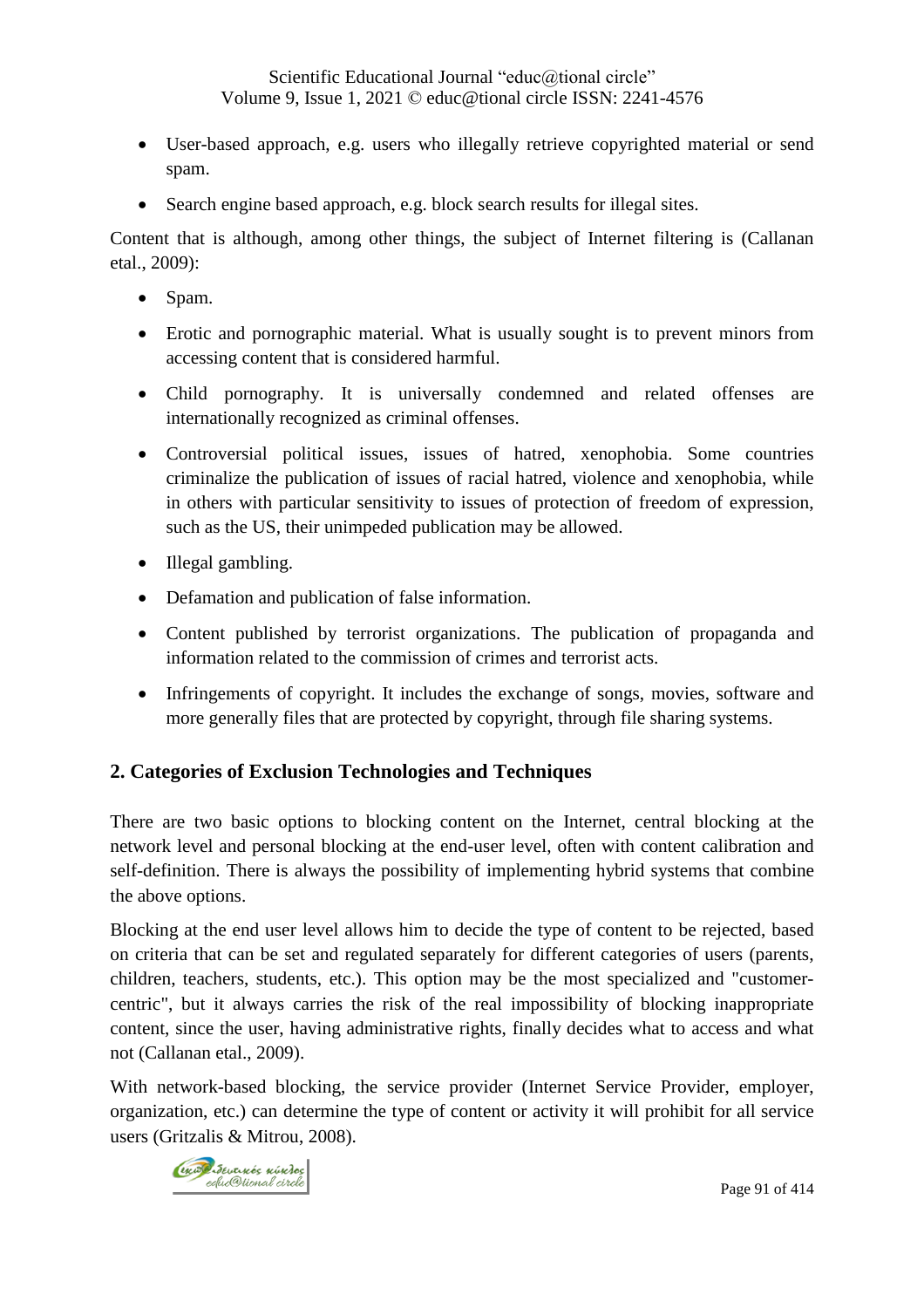There are three key issues, three critical questions, in the process of determining the content to be excluded (Callanan etal., 2009):

- How the content is technologically defined?
- Who selects this content?
- How will the exclusion be carried out in the end?

#### **2.1 Basic Content Definition Techniques**

The process by which content circulated on the web is collected, examined and evaluated is complex and often resource-intensive. There are three basic strategies (Bertino et al., 2008):

- Exclusion lists are the most common method. These are "blacklists", directories that contain anything that is considered inappropriate or "white" lists that contain content to which only access will be allowed. There are different types of lists with addresses, keywords, etc. and their content is often considered confidential.
- A second method of identifying the content to be blocked involves automatically inspecting the image, text, or video being streamed.
- The use of self-determination with the help of a predefined calibration and marking by third parties.

#### **2.2 Who Defines the Content?**

In countries where the judiciary is independent of the legislature and the executive, that is in modern liberal democracies, only the judge should have the power to classify a content, a situation or an action as illegal. This issue poses one of the major challenges for information traffic control systems on the Internet. Existing national and international legal procedures are rarely compatible with the cross-border challenges of the Internet or its operation speed. As a result, it is not always the judicial authorities that decide (McCrea et al., 1998).

Focusing on the role of those who make decisions about what is illegal or unacceptable content and therefore should be excluded, leads to their recognition and categorization in (Nicoletti, 2009):

- Individuals, such as parents who want to protect their children.
- Public and private organizations and institutions, such as schools and libraries, whose main purpose is to protect the target audience.
- Businesses and commercial companies, with the main aim of protecting their own interests and the performance of their financial activities.
- Governments and state agencies, when their status as centers of power or the rights of

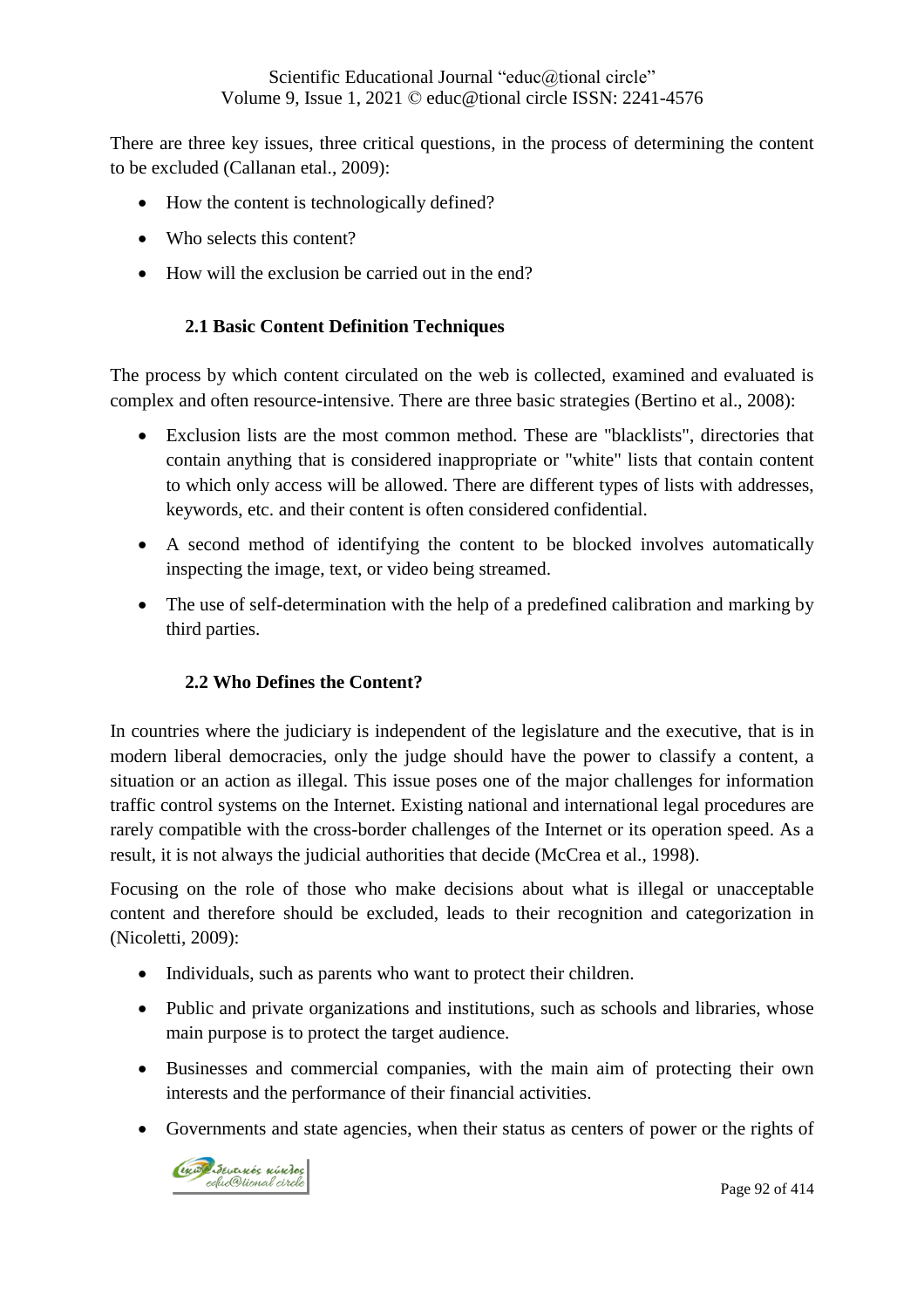those they represent are threatened.

Judges and legislators like the basically competent ones in a benevolent state.

## **2.3 Application of the Exclusion**

After determining the inappropriate material by those who chose to implement the content control, it is excluded. Although is almost impossible to have absolutely accurate filtering, there are a wide variety of methods used to control the flow of digital information. Such methods include redirecting users to proxy servers, redirecting packets to a specific IP address blacklisted, spying on, monitoring conversations, prohibiting pricing policies, and hacking into websites and malware dissemination, denial of service (DoS) attacks, interrupted interconnection, etc. (Nicoletti, 2009).

Exclusion options include less technical and more social methods. Modifying the law to be intimidating, strict policing, physical intervention, and the frequent shutdown of contenthosting servers are some of the control mechanisms that relate more to the desire for filtering than to the technology that will be applied. (Bertino et al., 2008).

Most forms of filtering are technically difficult to detect, so the user may not even be aware that they are being censored. Most providers do not have the ability to apply individual-level or unique IP address blocking (Warf, 2014).

Although content blocking mechanisms are often quite complex, they can often be bypassed with relatively little effort. There are several reasons for this; the most basic one is that the Internet is designed to be decentralized, with built-in data flow capability beyond any barriers. It is important to note that many times control attempts work with reduced efficiency, either by blocking content that should not, showing "excessive zeal" (over-blocking), or failing to block content inappropriate based on the set criteria (under-blocking). This is both the main problem and the challenge for access control technologies (Callanan et al., 2009).

## **3. Consultation, Motivations and Challenges**

There are many incentives for Internet censorship, and it can take many forms, including political repression of human rights activists, religious controls that inhibit the spread of ideas considered heretical or sacrilegious, protection of religious property, restrictions that exist as part of the oppression of ethnic minorities (eg refusal to allow certain languages on government websites) or sexual minorities (homosexuals). Usually, governments seeking to impose censorship do not use so much the excuse of protecting public morality from dangers as pornography or gambling, but the fight against terrorism (Warf, 2014).

The discussion about Internet filtering cannot be limited to one specific topic, it is as complex as the technology used. There are many different issues that need to be addressed as the challenges faced by control policy makers are multidimensional. There are many reasons why

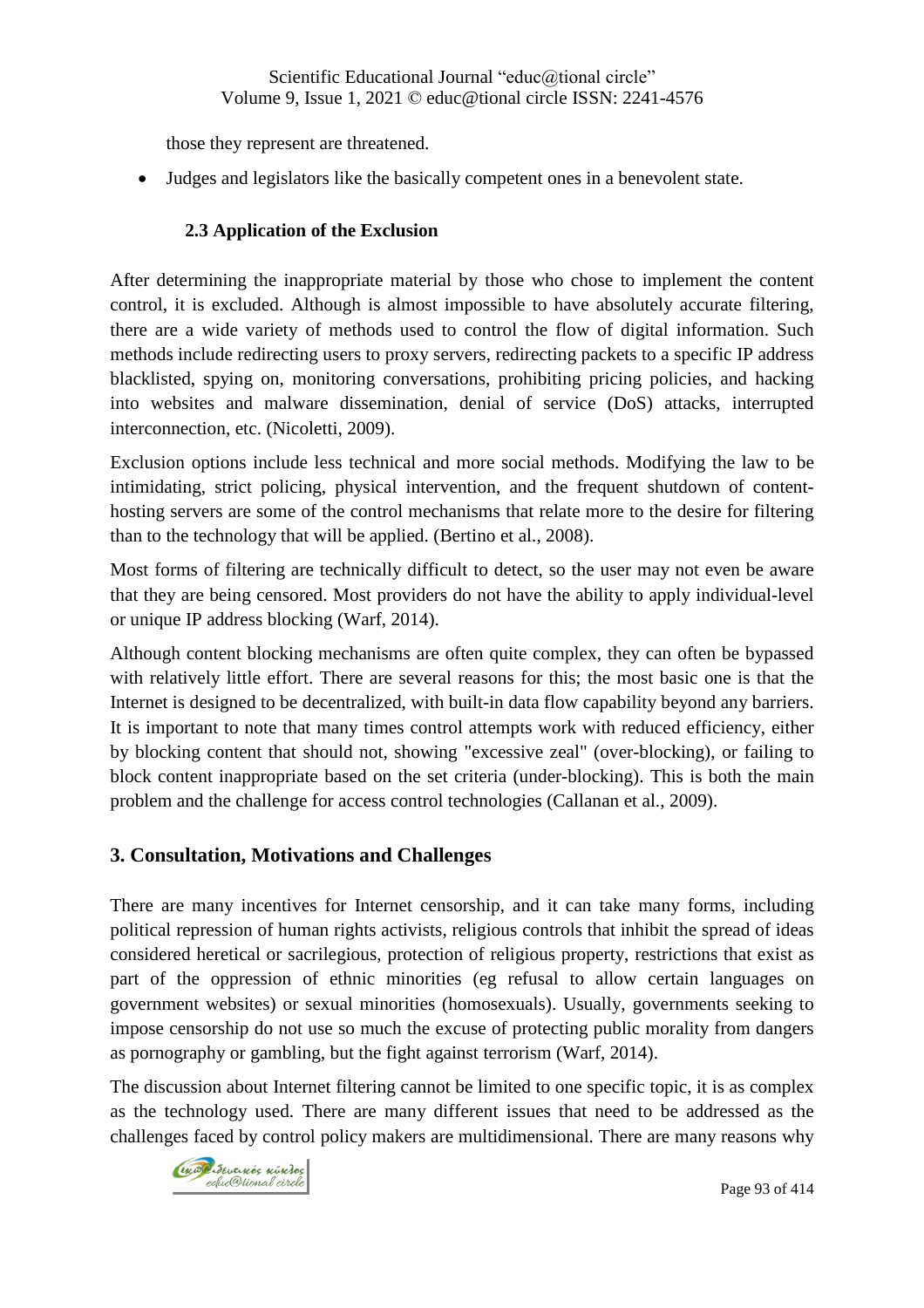society today believes (or in some cases hopes) that content exclusion attempts can alleviate some important social concerns that some other approaches do not seem to address successfully. Many different entities today apply exclusion, with a wide range of material being the target of this application. Internet blocking attempts can be approached in many different ways, depending on what their desired goal will be. Several countries have already adopted such systems (Deibert et al., 2008).

The Internet is a vast, complex network of networks, with a large number of hardware, protocols, and services. The first step in trying to control access based on content is to choose where to install it. A second key concern is to determine who chooses what will be excluded, grading this feature between different users and organizations. A wide range of content can cause different concerns in different societies and each exclusion measure is necessary to describe the variety of content it targets. Blocking Internet content applies to either producers or consumers of illegal content and has different levels of effectiveness, depending on this choice (Morozov, 2011).

Internet filtering is discussed as a technical solution in relation to a wide range of illegal activities. To a large extent, without this being necessary, these acts are criminalized in the country that intends to implement or has already implemented the control technology, but they are not always criminalized in the same way in the country where the content is hosted. Child pornography is one of those categories of content that falls under the provisions of criminal law. Enforcing the block is difficult as hardware is often legally available from servers abroad. This is a direct consequence of the different national standards that exist in relation to content publishing. It is like trying to maintain national cultural standards in the age of global internet integration (Callanan et al., 2009).

## **3.1 Reasons for Content Blocking**

One of the main reasons for content control is the lack of controls on the Internet. Because the Internet is primarily designed to be based on a decentralized architecture, it is resilient to errors and malfunctions and is resistant to external control. Content blocking is something that was definitely not taken into account in its original design.

The international dimension of the Internet is another occasion for those who from time to time want to control the flow of information on it. International cooperation, based on the principles of traditional mutual legal assistance, is often very slow and time consuming. The formal requirements and time required for foreign law enforcement agencies to cooperate often prevent the required investigations from progressing effectively. Attempts to block content can sometimes be seen as an attempt to take more effective action, even in those cases where restrictions on current international cooperation prevent action from being taken in a timely manner.

Reducing the importance of content-hosting infrastructures within the sovereignty of a country is an important incentive to impose filtering mechanisms. Publishing content that is

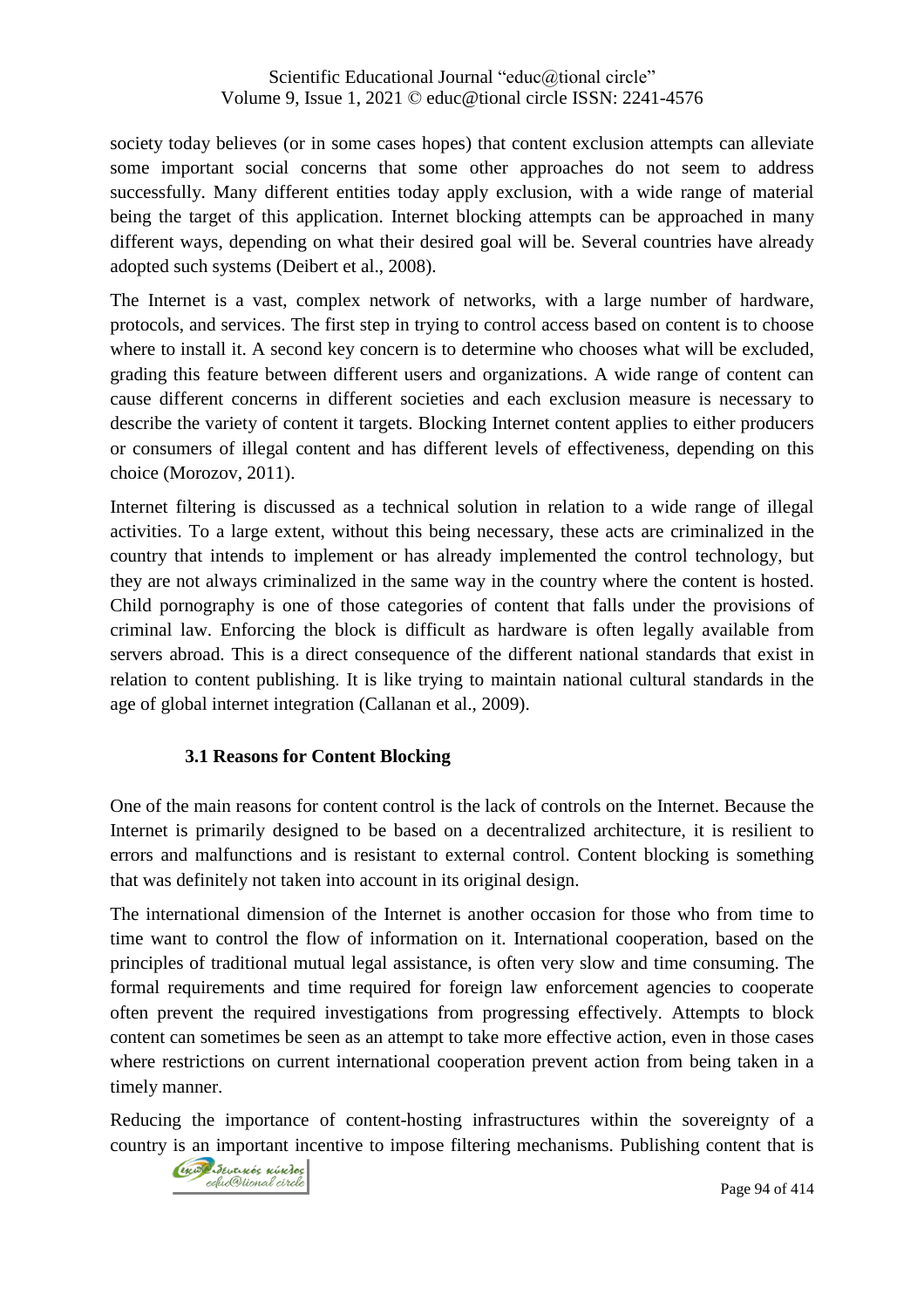perfectly legal in one country may be a criminal offense in another. The attempt to exclude content can therefore be described as an act of redefining territorial sovereignty and critical political, social, economic and cultural living space, where governments seek to ensure that national standards are applied in relation to globalized content available to Internet users within the country (Morozov, 2011).

The motivation for choosing to control the information circulating on the Internet is directly related to who applies it. This can be social or moral, as in the case of parents who want to protect their children. It can be political when it comes to governments that seek to maintain the rule of law, as defined each time by their own criteria. In the case of companies, the incentive may be to safeguard the productivity of their employees, reduce the waste of resources such as bandwidth, ensure the protection of sensitive corporate data and avoid legal complications when there is illegal activity of employees (Nicoletti, 2009).

#### **3.2 Content Exclusion Target**

Blocking illegal content on the Internet can not only be considered as a means of dealing with offenders who own the content (producers), but also as a means of preventing the user from downloading illegal content (consumers) (Okeke , 2012).

From the point of view of the producer or provider of illegal content, the Internet has become an important tool for distributing inappropriate material, such as child pornography, as it offers a number of benefits to perpetrators that make it difficult to deal with. The facilitation of the distribution of illegal material, for example in the case of child pornography, is proportional to the facilitation of its production, offered by the modern digital camera and digital video camera. The reason for the application of filtering technology is therefore similar to the reasons for criminalizing the exchange of child pornography material, ie to reduce criminal activity and to protect children (Callanan etal., 2009).

One of the main groups targeted by content-based access control is minors. The protection of the sensitive childhood, but also of the educational process, connected with it, are the two main parameters that determine in this case, the application of the filtering in the content of the Internet. Protecting children from being exposed to inappropriate or harmful content, but also from being part of such content, in the case of child pornography, is a global constant, accepted by all societies, whether they are under liberal democratic governments or exist of more authoritarian policies. On the other hand, the Internet, with its obvious advantages in its application in the field of education, can contribute to the intellectual development and educational integration of young people by providing free information and communication (Morozov, 2011). In Greece, the largest network directly related to young people and one of the largest in general in the country, is the Greek School Network [\(www.sch.gr\)](http://www.sch.gr/).

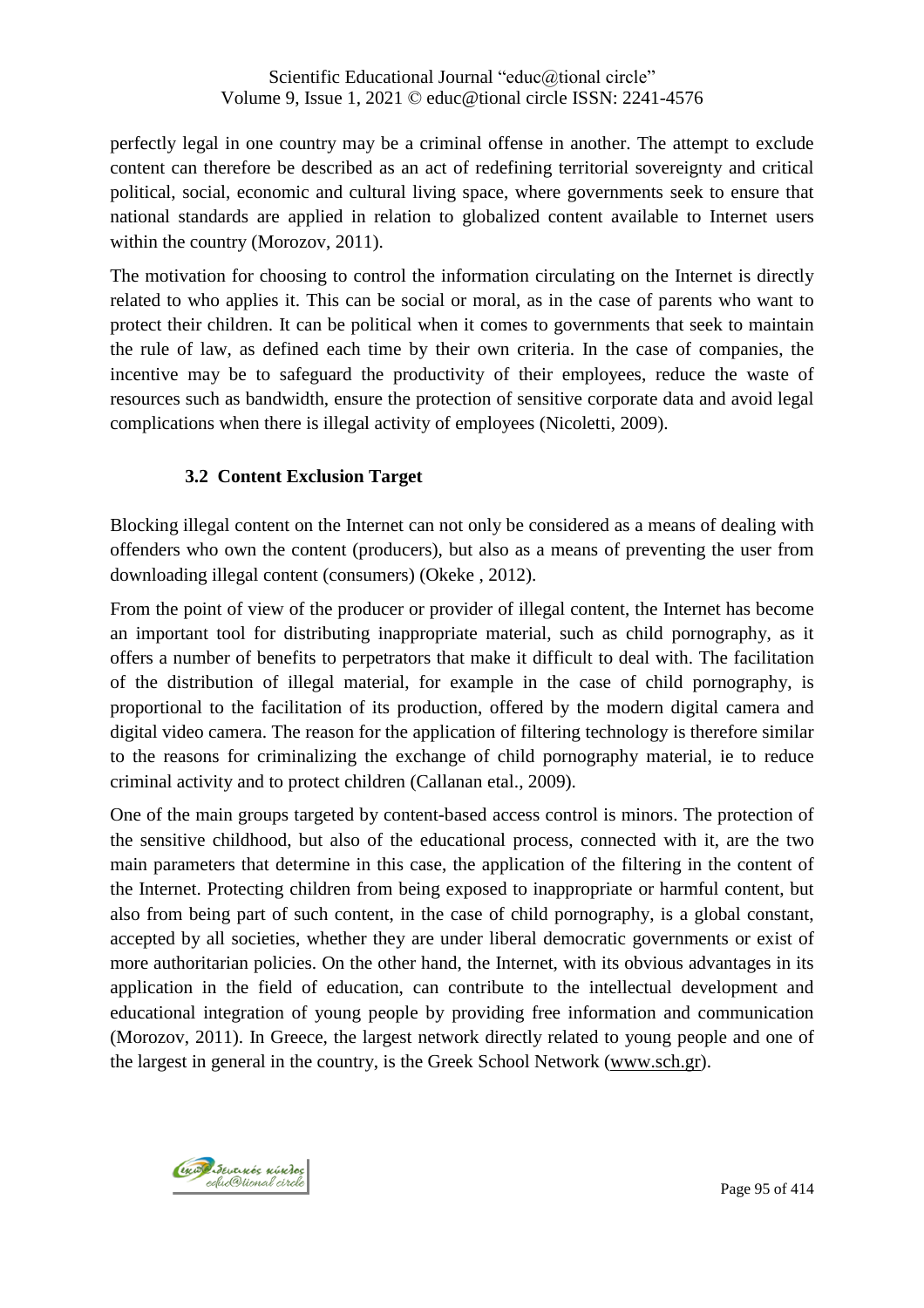## **4. Greek School Network**

The Greek School Network is the national network of the Greek Ministry of Education and Religious Affairs, which electronically connects all primary and secondary schools, including foreign units, services and supervisors, Ministry of Education at the central and regional level, the providers of lifelong learning services, students, education executives and other teachers and institutions of the Ministry of Education. It is the largest public network in the country in number of users and has been recognized internationally as a remarkable educational network that promotes the utilization of Information and Communication Technologies (ICT) in Greek education.

In order to preserve the educational character of the network, all its users are certified persons or educational or administrative entities of the Education. Specifically, they are Schools, administrative units of the Ministry of Education, Teachers and students.

Some of the data (until September 2020) that document the widespread use and utilization of the school network are (Greek School Network, www.sch.gr, 2020):

- Connected schools: 16.061
- Connected administrative services: 2.868
- Broadband Ratio: Basic Broadband Connection (144 Kbps -30 Mbps) 75%, Fast Broadband Connection (30-100 Mbps) 14%, High Speed Broadband Connection (>100 Mbps) 11%
- Teachers with personal account: 166.949
- Students with personal account: 1.022.864

## **4.1 Network Architecture of Greek School Network**

Greek School Network has 51 privately owned nodes (Greek School Network, www.sch.gr, 2020), which it leases inside OTE buildings, in all prefecture capitals and in the largest Greek cities and 63 points of presence with co-location of its equipment within the Metropolitan Networks of Local Authorities (or within tertiary sweat or within MAN nodes). In conclusion, the Greek School Network has a physical presence in over 114 places throughout the country. The Computer Technology Institute technical team which is responsible for the proper operation of the backbone network manages more than 200 network devices daily. The average network traffic of Greek School Network to the Internet exceeds 9Gbytes daily.

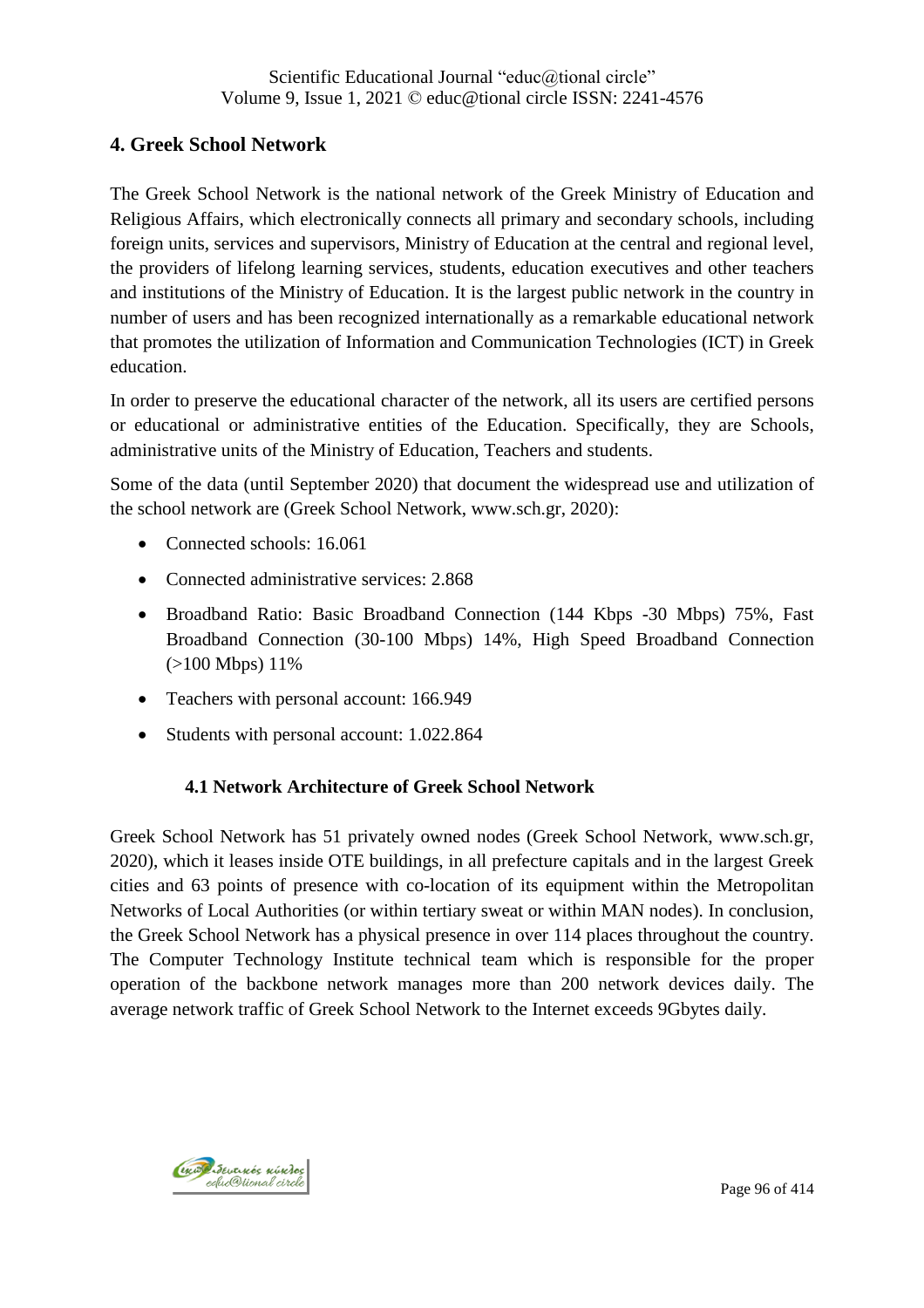

**Figure 1. Greek School Network (Greek School Network, www.sch.gr, 2020)**

### **4.2 Provided Services**

A large number of online services are provided and supported today by the Greek School Network such as (Greek School Network, 2020):

- Broadband Internet access.
- Portal of the Greek School Network (www.sch.gr).
- Central user certification service
- Online Library for the Open Source Educational Software (http://opensoft.sch.gr).
- Web Hosting.
- Educational Communities and Blogs (http://blogs.sch.gr).
- Email.
- Electronic Classroom (eclass.sch.gr).
- Asynchronous Distance Learning (e-learning.sch.gr).
- Modern Distance Learning and Teleconferencing (http://conf.sch.grs).
- Video service.

and many others, among which stand out:

1. Promoting the safe use of the Internet (internet-safety.sch.gr) with instructions and suggestions to parents, teachers and students for the safe use of the Internet, because despite its undeniable usefulness it also conceals certain risks which each user gradually discovers. These risks are mainly related to children being exposed to illegal or inappropriate content,

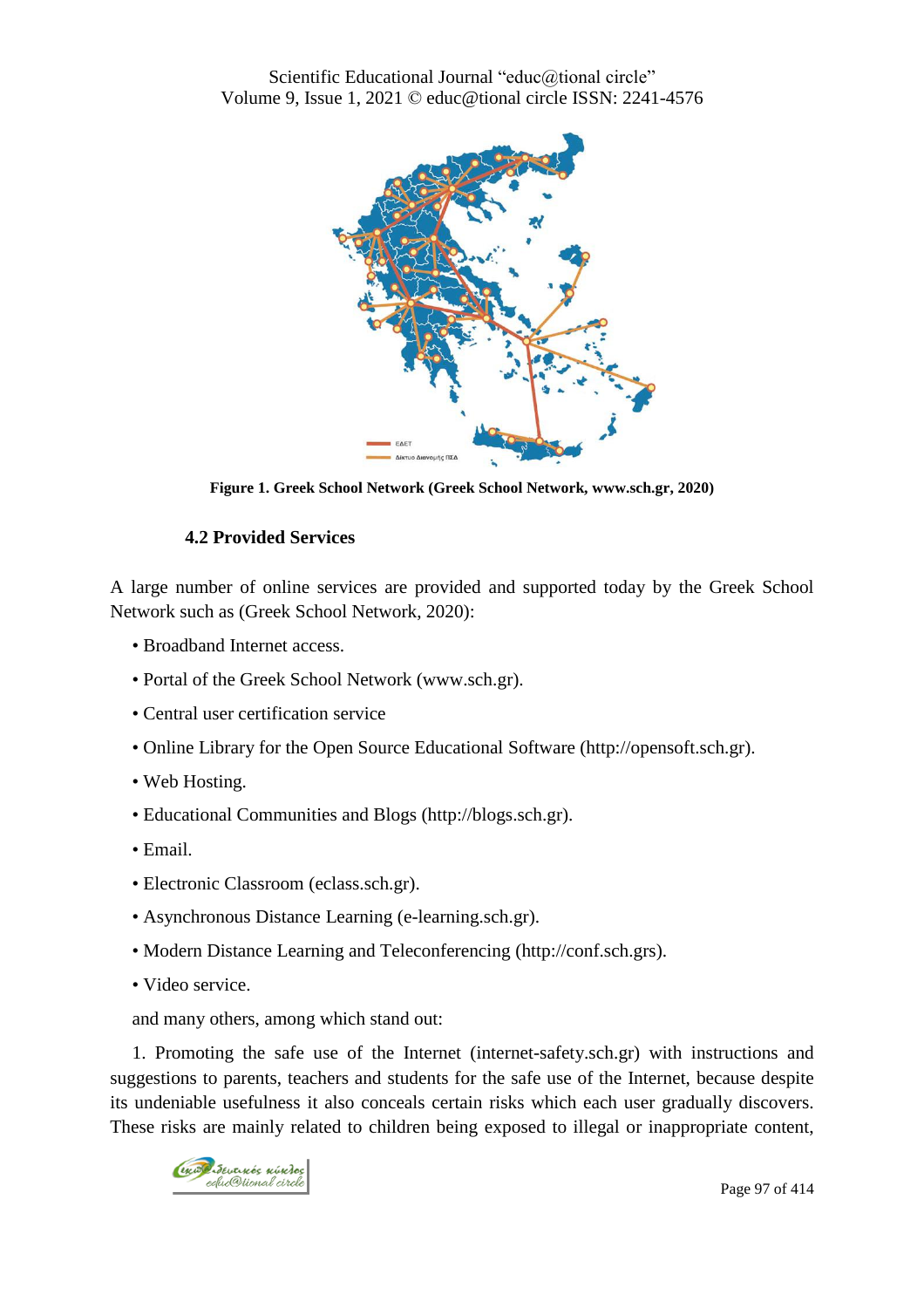being deceived by unknown adults who pretend to be minors, or being pressured to reveal personal information with the influence an adult may have on children.

2. Secure access to the World Wide Web, with which Greek School Network protects students from illegal and inappropriate content by providing content exclusion service. If students or teachers come across a page with inappropriate content that is not cut off by the Controlled Access service, they should contact the service administrator to request a ban on that page. If they find a page that belongs to the category of illegal content then they can contact the Greek Illegal Content Reference Line on the Internet (http://www.safeline.gr).

Internet access through the school should be done under the supervision of the teacher. The same should happen when children access the Internet from home, because the problem of Internet security is a more general problem and requires informing the whole society and especially the parents, who should be able to protect their children when these are at home (Greek School Network, 2020).

### **4.3 Content Control Service on the Greek School Network**

Internet Access to the school laboratory, the Internet and all the services provided by the Greek School Network should be considered as a good, given to members of the educational community to promote knowledge and facilitate the educational process. Despite its undeniable usefulness, the Internet also hides some dangers. The Greek School Network in order to protect students from illegal and inappropriate content provides the Web Filtering Service on the World Wide Web. In this way access to pages is prohibited (Greek School Network, 2020):

- which propagate aggressive behavior, hatred and violence
- that promote drugs
- with gambling
- with pornographic content
- that promote racism

The access ban is made at a central point of the network and applies to all users of the Greek School Network as a whole. The set of inappropriate pages is maintained in a database and is regularly updated both by similar databases available for free on the internet, and by the Greek School Network users themselves.

## **4.4 Description of Current Service**

The current form of the content service is implemented in the central operating node of Greek School Network in Athens. There is the border router of Greek School Network, its connection with the provider (GRNET) and all its trunk lines end (Kalogeras et al., 2012).

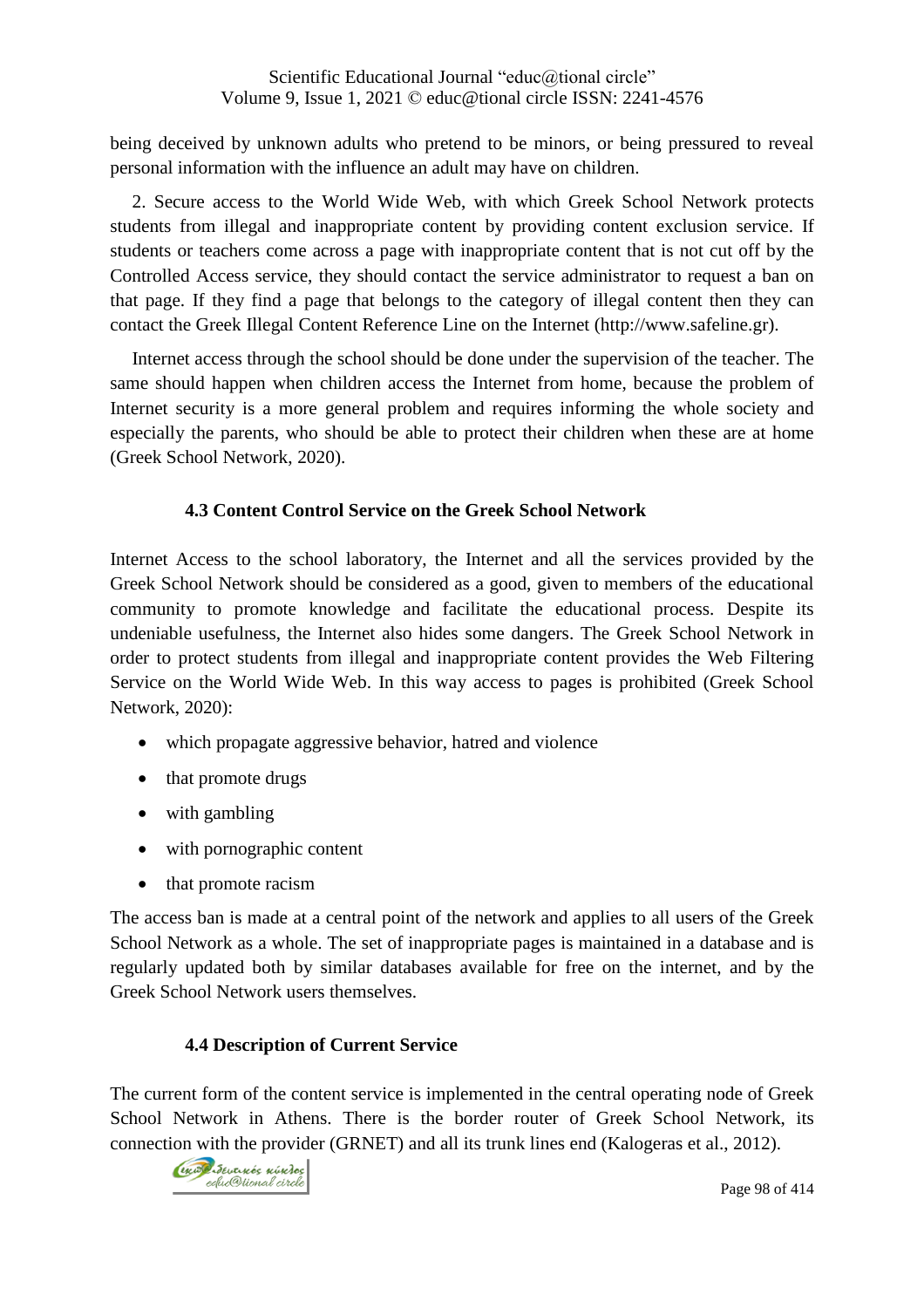The border router automatically redirects the HTTP requests of Greek School Network users to an array of servers using Cisco IP policy technology. The free open source software Squid works on the servers as a transparent proxy server, intercepting users' requests in a transparent way. That is, the users of Greek School Network do not realize the existence of the proxy server, nor do they need to proceed with its configuration in their web browsers. The suitability of the content requested by the users is judged by the SquidGuard software, which maintains a database of inappropriate websites and web pages. In case the request is deemed inappropriate the user is redirected to an information page, otherwise Squid undertakes to serve the request, bringing the relevant item from the internet (Kalogeras, 2012).

An overview of the procedure followed is described in the following figure:



**Figure2. HTTP traffic routing process (Kalogeras, 2012)**

## **4.5 Squid**

Squid is a web proxy and an automatic cache for a web cache (www.w3.org, 2017). It is Freeopen source software with various uses, including the acceleration of a web server with cached function in frequent web requests, DNS and other requests when a group of users share own network resources. Squid can be used as a safety shield, filtering the traffic. Although Squid is mainly used for web transfer requests (with the http protocol) but also file transfers (with the ftp protocol), it has the ability to support (with restrictions) various other protocols such as TLS, SSL, Internet Gopher and https (www.w3.org, 2017).

Sixteen HP ProLiant DL380 G5 computer systems were supplied to meet the service needs. Squid acts as a proxy server to serve the HTTP requests of PSD users. The requests of the users are forwarded in the array by the central router as packet flows of TCP protocol with destination IP addresses outside Greek School Network and destination port 80 (Kalogeras et al., 2012).

SquidGuard, which acts as a Squid subprocess, maintains the database of inappropriate pages

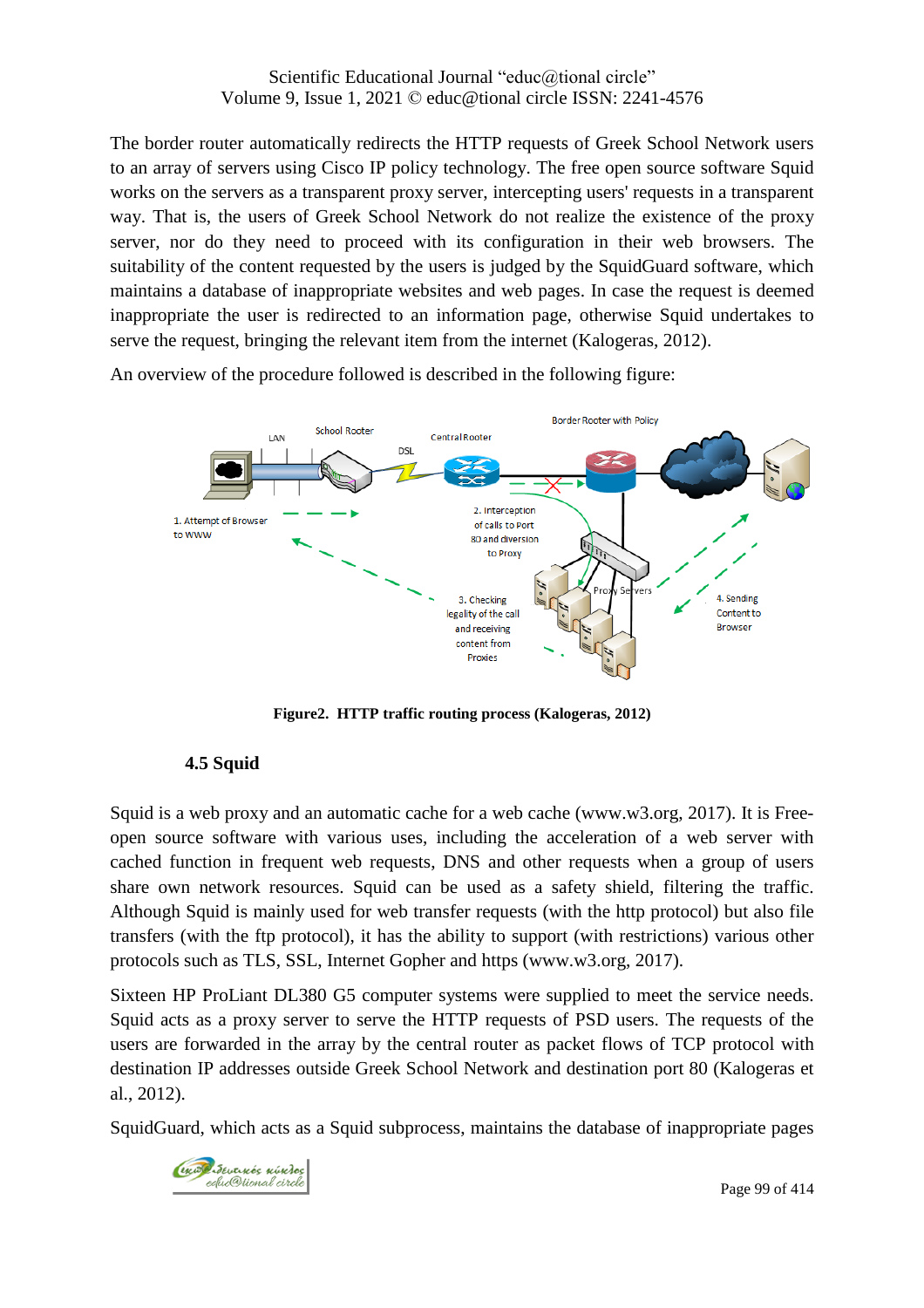and takes on the role of arbitrator, allowing or not allowing access to the pages requested by users. The database is identical for all servers in the array. Each server maintains its own local copy that is automatically updated from a central point (Kalogeras et al., 2012).

## **Conclusions**

Of all the myths associated with the Internet, the one that presents the greatest challenge is that it is an inherently liberating tool, an infrastructure that inevitably promotes democracy, giving voice to those without political power, and thus undermining authoritarian regimes and oppressive governments. Based on innovative development theories, improving the level of education and more access to information inevitably lead to a liberalization of the public sphere through a well-informed, politically and educationally self-determined audience. In Western societies in particular, it has been believed that the global community of people who browse the Internet on a daily basis should be self-governing, without the intervention of any state (Warf, 2014). The Internet has radically changed the way information is disseminated around the world, offering instant access to almost every type of digital resource. Unfortunately, this is equally true of both legal and illegal content (Gossett & Shorter, 2011).

The Internet has been built from the ground up as a decentralized network with the ability to redirect, overcoming natural disasters and control efforts. This is a major challenge for those seeking to police him, even in the case of trafficking in illegal material. The main proponents of Internet content filtering are usually governments, although some service providers have voluntarily implemented related programs. The vast majority of countries have anti-crime laws, such as child pornography, and defamation. Governments that have actively sought to prevent this type of illegal activity have encountered significant problems in trying to enforce Internet laws. The Internet has no jurisdiction, so it is often impossible for law enforcement agencies to intervene effectively against websites that violate it (Gossett & Shorter, 2011).

Content control techniques cover a wide range of technologies, as well as social and political choices. Their effectiveness varies, as do the ways to bypass them.

The Greek School Network is the largest public network in the country in number of users and is addressed to the most critical and sensitive audience, the students. Content-based access control to such a network is expected and highly desirable, in order to protect minors from the dangers of being exposed to illegal or inappropriate content and being deceived by unknown adults.

# **References**

Bertino, E., Ferrari, E., Perego, A., Zarri G. (2008). Advanced techniques for web content filtering. Encyclopedia of Internet Technologies and Applications, Information Science reference. Hershey New York.